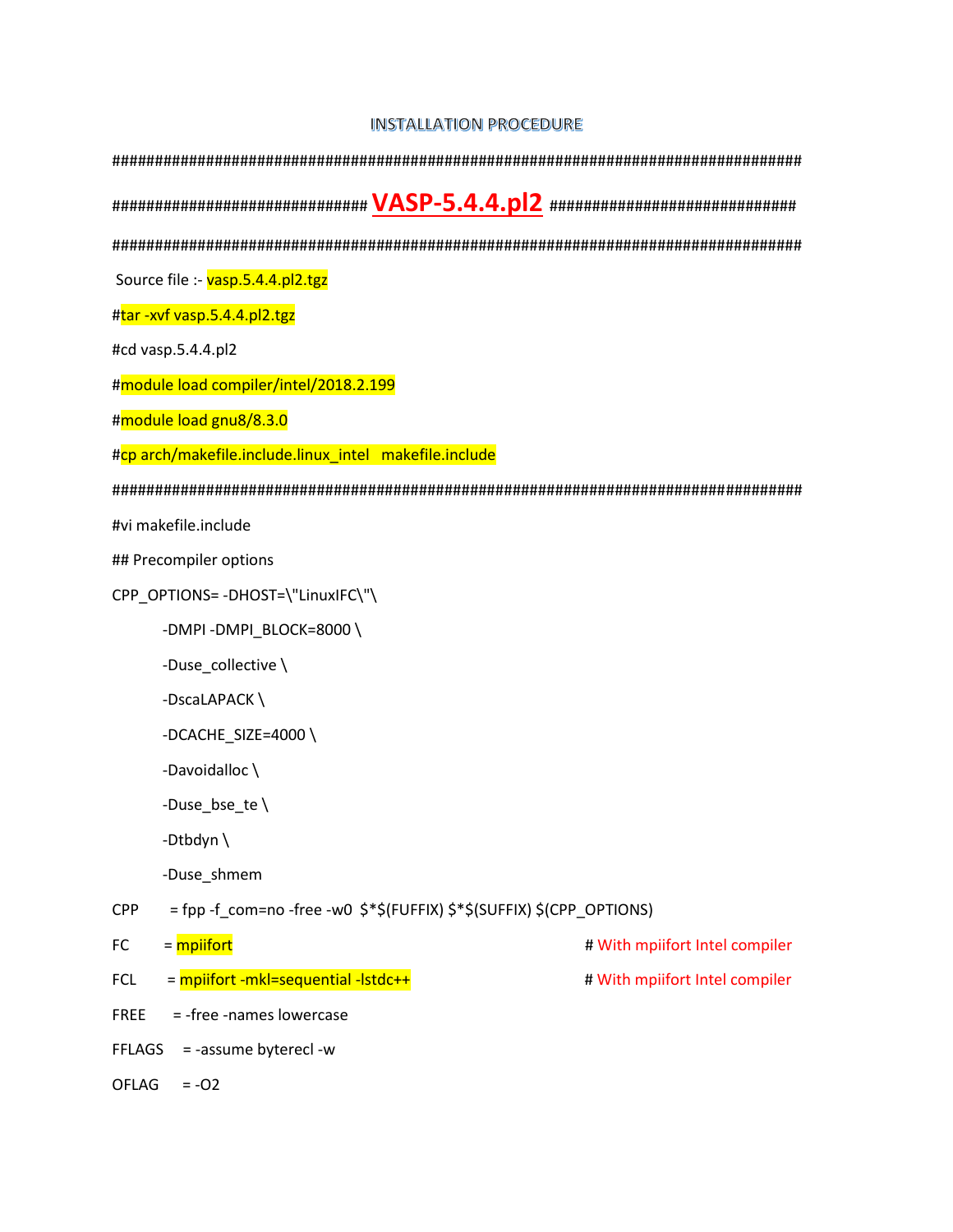- $OFLAG IN = $(OFLAG)$
- $DEBUG = -OO$
- MKLROOT =  $\sqrt{\frac{opt/ohpc/pub/complier/intel/2018_2}/compilers_and_libraries_2018.2.199/linux/mkl/$
- MKL\_PATH = \$(MKLROOT)/lib/intel64
- $BLAS =$
- LAPACK = -L\${MKL\_PATH} -lmkl\_scalapack\_lp64 -lmkl\_lapack95\_lp64
- BLACS = -L\${MKL\_PATH} -lmkl\_blacs\_intelmpi\_lp64
- SCALAPACK = \$(MKL\_PATH)/libmkl\_scalapack\_lp64.a \$(BLACS)
- OBJECTS = fftmpiw.o fftmpi\_map.o fft3dlib.o fftw3d.o
- INCS =-I\$(MKLROOT)/include/fftw
- LLIBS = \$(SCALAPACK) \$(LAPACK) \$(BLAS)
- OBJECTS\_O1 += fftw3d.o fftmpi.o fftmpiw.o
- OBJECTS\_O2 += fft3dlib.o

# For what used to be vasp.5.lib

 $CPP$ \_LIB =  $$$ (CPP)

- $FC_LIB = $(FC)$
- $CC$ \_LIB = icc

CFLAGS\_LIB = -O

FFLAGS\_LIB = -O1

 $FREE$ \_LIB =  $$$ (FREE)

OBJECTS\_LIB= linpack\_double.o getshmem.o # For the parser library  $CXX$  PARS = icpc  $LIBS$  += parser LLIBS += -Lparser -lparser -lstdc++ # Normally no need to change this